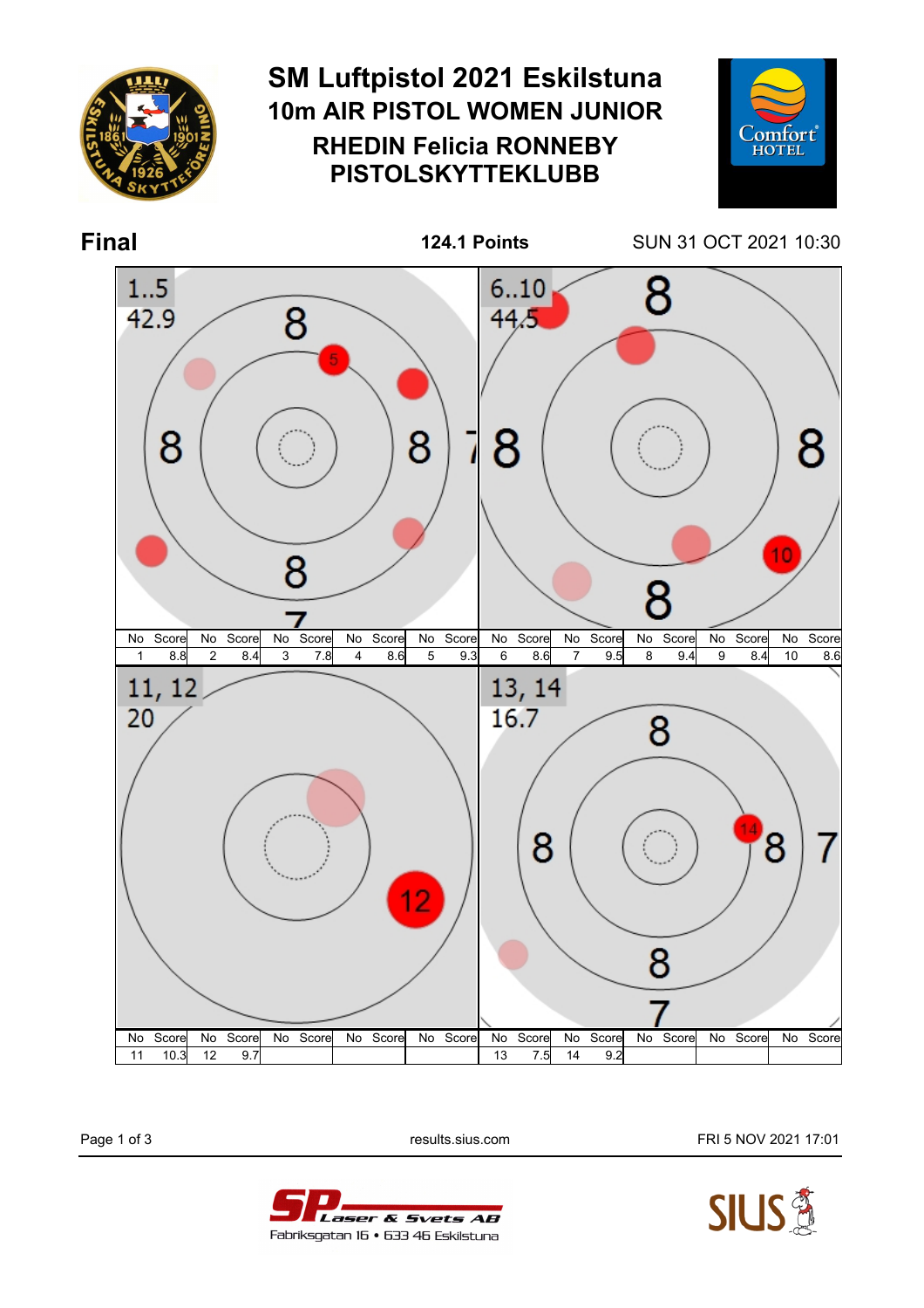

Page 2 of 3 **Page 2 of 3** results.sius.com **FRI 5 NOV 2021 17:01**